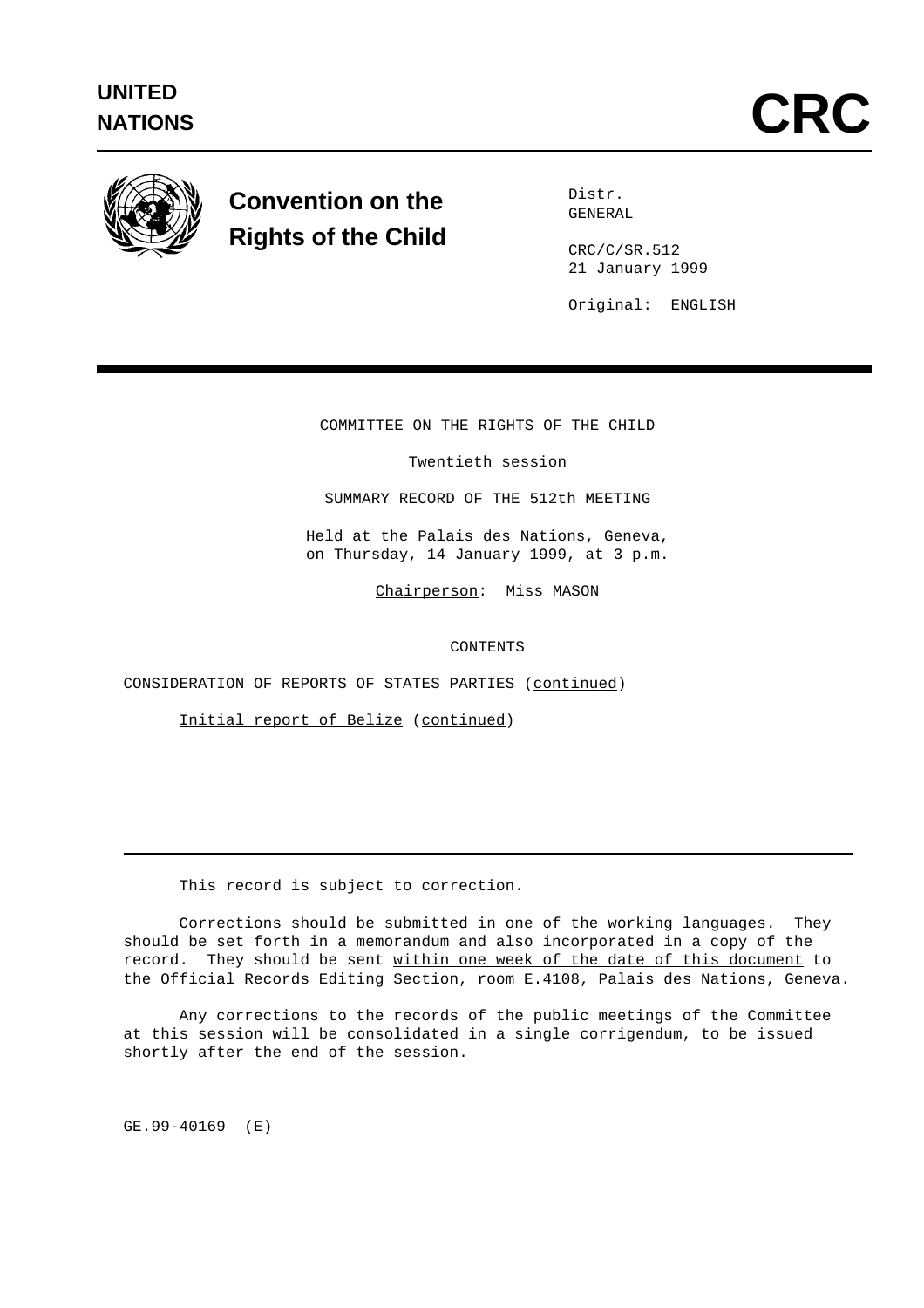## The meeting was called to order at 3.10 p.m.

CONSIDERATION OF REPORTS OF STATES PARTIES (agenda item 4) (continued)

Initial report of Belize (continued) (CRC/C/3/Add.46; CRC/C/Q/BEL/1)

1. At the invitation of the Chairperson, the members of the delegation of Belize took places at the Committee table.

2. The CHAIRPERSON invited the members of the Committee to comment on the delegation's earlier remarks and ask questions concerning the definition of the child, general principles and civil rights and freedoms (questions 12 to 17 of the list of issues  $(CRC/C/Q/BEL/1)$ ).

3. Mrs. SARDENBERG said she would like to know if there were any plans afoot to translate the Convention into Creole so as to cater for the vast majority of Belizeans who spoke neither Spanish nor English. She applauded the establishment of a focal point for non-governmental organizations (NGOs), thereby formalizing a mechanism for strengthening cooperation. She wondered, however, about its relationship to the mandate given to the Ministry of Human Development, Women and Youth to encourage development and rationalization among the NGOs themselves and between them and the Ministry and what contribution the NGOs had made to the preparation of the report.

4. Mrs. PALME said that the age of criminal responsibility was excessively low and should be raised. The age of marriage - based admittedly, on Belizean traditions - was also low and could be detrimental to the best interests of the girl child and, indeed, her health. She urged the Government to consider ways of discouraging early marriage, so as to give children time to develop a mature attitude to that institution.

5. Like Mrs. Sardenberg, she considered discriminatory the fact that children attending schools in remote areas might be denied access to the Convention if they understood neither Spanish nor English.

6. She had noted that, in addition to the 5 per cent official refugee figure, a further 10 per cent of the population consisted of illegal immigrants and included children, who were entitled to similar support. How did the Government of Belize, with its scant resources, plan to provide such support?

7. She wished to know what action the Government envisaged in order to attenuate the problem of absentee fathers - referred to as "visiting partners" - by enlightening them as to their paternal duties and the privileges of fatherhood. She also urged appropriate regulation of the situation of children that were abandoned when their parents went abroad to work or study. In that connection, she observed that adoption laws were in course of preparation and urged Belize to ratify the 1993 Hague Convention on Protection of Children and Cooperation in Respect of Intercountry Adoption, an important instrument for international cooperation among the signatories to the Convention on the Rights of the Child.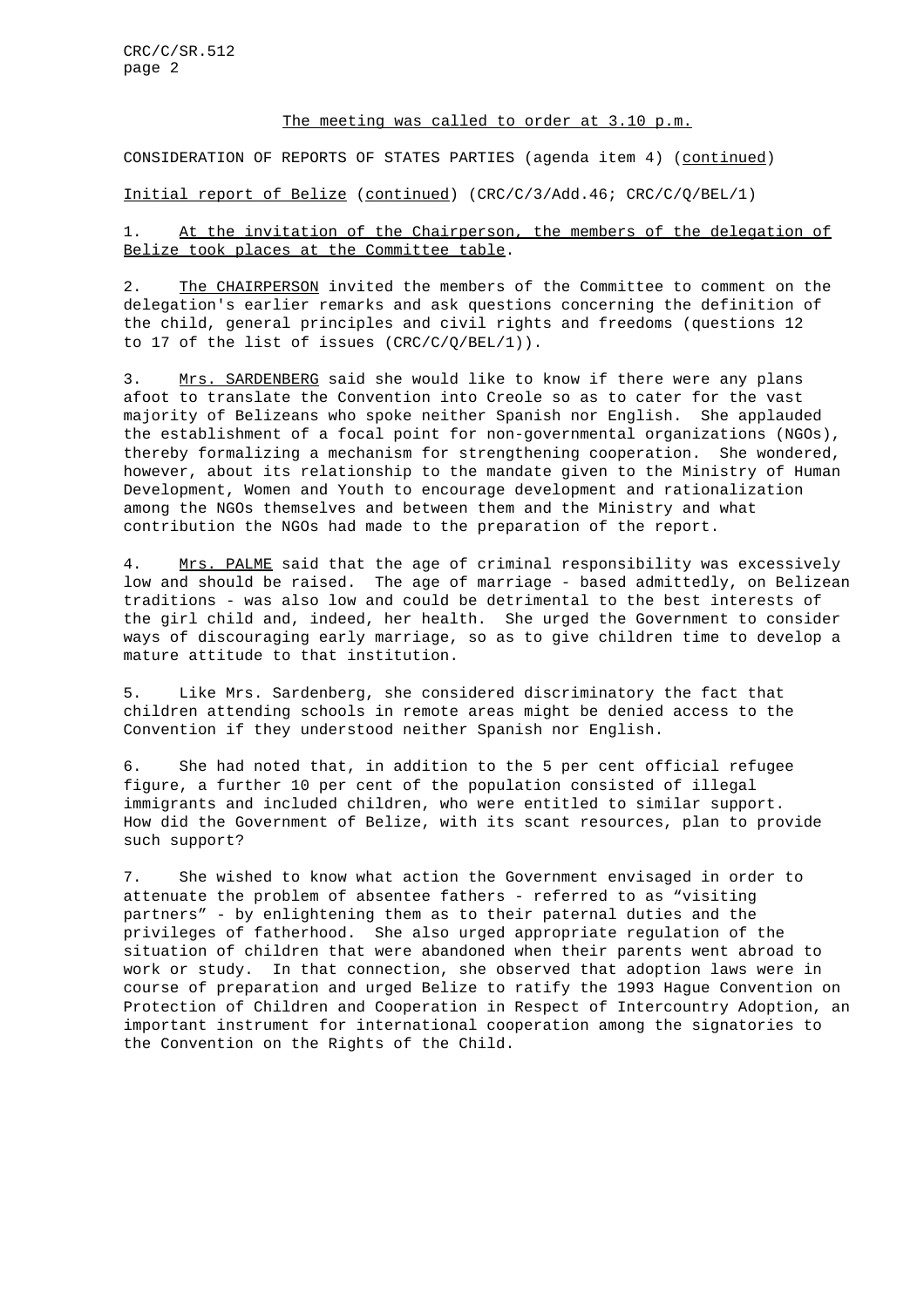8. Mrs. MOKHUANE, having commended the Belize authorities on their commitment to applying the provisions of the Convention and on the progress they had made with regard to child legislation, said she was concerned about the brain drain from Belize and wondered what efforts were being made to attract human resources from abroad. Moreover, given the country's limited resources, she wished to know what time frame was envisaged for implementing the proposals still pending and the establishment of a supervisory mechanism.

9. Mr. RABAH sought clarification of the precise types of employment for which legal minimum ages had been established and asked how enforcement of the legislation was monitored. He further inquired whether any children between the ages of 14 and 16 were currently in prison and what alternatives to imprisonment existed.

10. Mrs. KARP said that she, too, deplored the low minimum age for marriage, sexual consent and, in particular, criminal liability at the age of seven. It was not clear from the report whether there was any correlation between the age of deprivation of liberty and that of imprisonment. She wished to know the actual age at which children could be conscripted into the army, since the expression "at the Governor-General's discrimination" used in the initial report was very vague.

11. She stressed the importance of effective legislation so that medical and psychological counselling regarding drugs, sexual matters and AIDS could be given to children without parental involvement and of a monitoring mechanism to ensure that they were not exploited by charlatans. Ways should also be found to encourage children to confide in their parents where that was feasible.

12. In the Committee's view, discrimination transcended the forms actually enumerated in the Convention. Belize should thus concentrate on combating the de facto discrimination arising from unequal access in different parts of the country to the educational and health projects that served to empower children and must devise policies that placed the emphasis where it was most needed.

13. She would like to have some examples of how the courts interpreted the best interests of the child, not only in conflicts between parent and child but also when the child's own interests were in conflict. In that connection, she objected to the use of the word "welfare" in the report, as opposed to the "best interests of the child", which was the language of the Convention. "Welfare" was a somewhat patronizing term that implied mere care and protection, without consideration for the interests of an individual with rights.

14. There was some ambivalence in the new Belizean legislation on children. The proviso that the rights under the Convention would be enjoyed on condition that they accorded with the circumstances of Belize placed too heavy an onus on judges to decide which children's right did so. She therefore suggested that the child legislation be preceded by a general section in which not only children's basic rights but also the principles of the Convention were spelled out.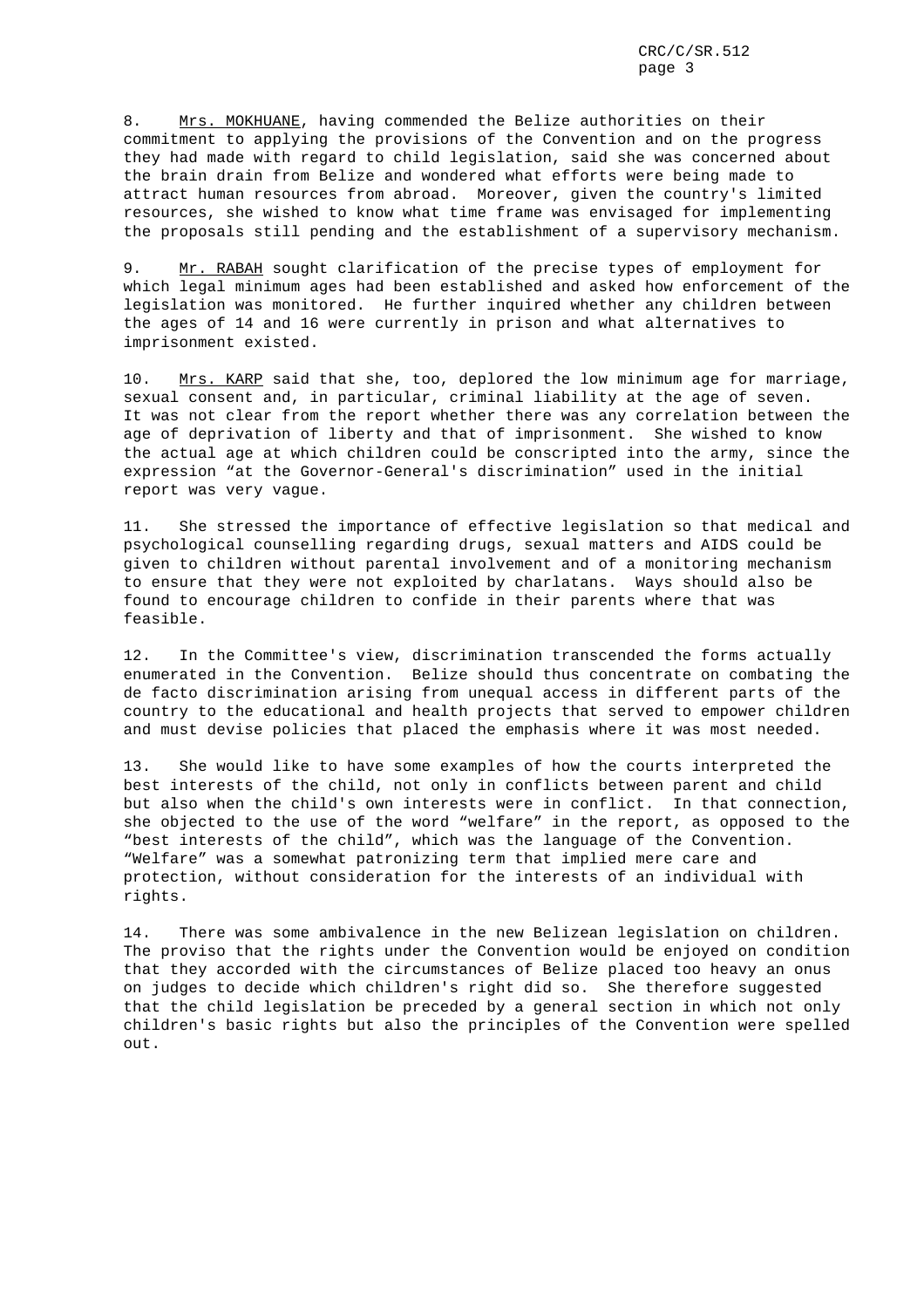CRC/C/SR.512 page 4

15. It was important that specific mention be made of the need to heed the wishes of children born out of wedlock as part of the decision-making process concerning them. Judges and care-givers should be urged to impart all relevant information to the child in question, so that he or she could take an informed decision about the future.

16. On the subject of participation, she encouraged the delegation to work towards the representation of children from all strata, the aim of the Convention being the empowerment of all children, regardless of their background.

17. Concerning the right of children to the integrity of their bodies, she regretted that corporal punishment had not been completely forbidden in the schools. Her main concern, however, was with corporal punishment in the home. In its determination to eradicate domestic violence, Belize must realize that that goal would not be attained so long as society justified the abuse of power and tolerated violence against children. The Committee felt that corporal punishment both in the home and at school violated many specific articles of the Convention as well as its general principles.

18. Most countries had had to overcome the resistance of parents and teachers who contended that corporal punishment was a valuable educational tool and had succeeded in helping such teachers and parents, and the community in general, to seek alternative measures. Belize might wish to seek assistance from countries that had already been successful in that endeavour.

19. Mr. FULCI said he hoped that the incredibly low age of seven for criminal liability would soon be raised. He wondered who was considered capable of judging the maturity of a child of seven or eight.

20. One of the basic general principles of the Convention was non-discrimination. Consequently, since the language of instruction was English in Belize, he wished to know what remedies were provided for the 23 per cent of the population who did not understand or speak that language.

21. In connection with civil rights and freedoms, he recommended an urgent revision of the Aliens Act so as to afford special protection for alien children who were in danger of expulsion or banishment. The Belize authorities should also look into the discrimination encountered by refugees and by the immigrant and indigenous populations, which was inevitably all the more acute in the case of children.

22. Mr. KOLOSOV, having praised the delegation for its high degree of professionalism, referred to a paragraph of the report in which the negative influence of the United States on young people was acknowledged (para. 301) and asked whether Belize was considering any plans to counteract that influence, especially in view of the likely expansion of the North American Free Trade Agreement (NAFTA).

23. He also asked whether Belize had any plans to celebrate the tenth anniversary of the entry into force of the Convention on the Rights of the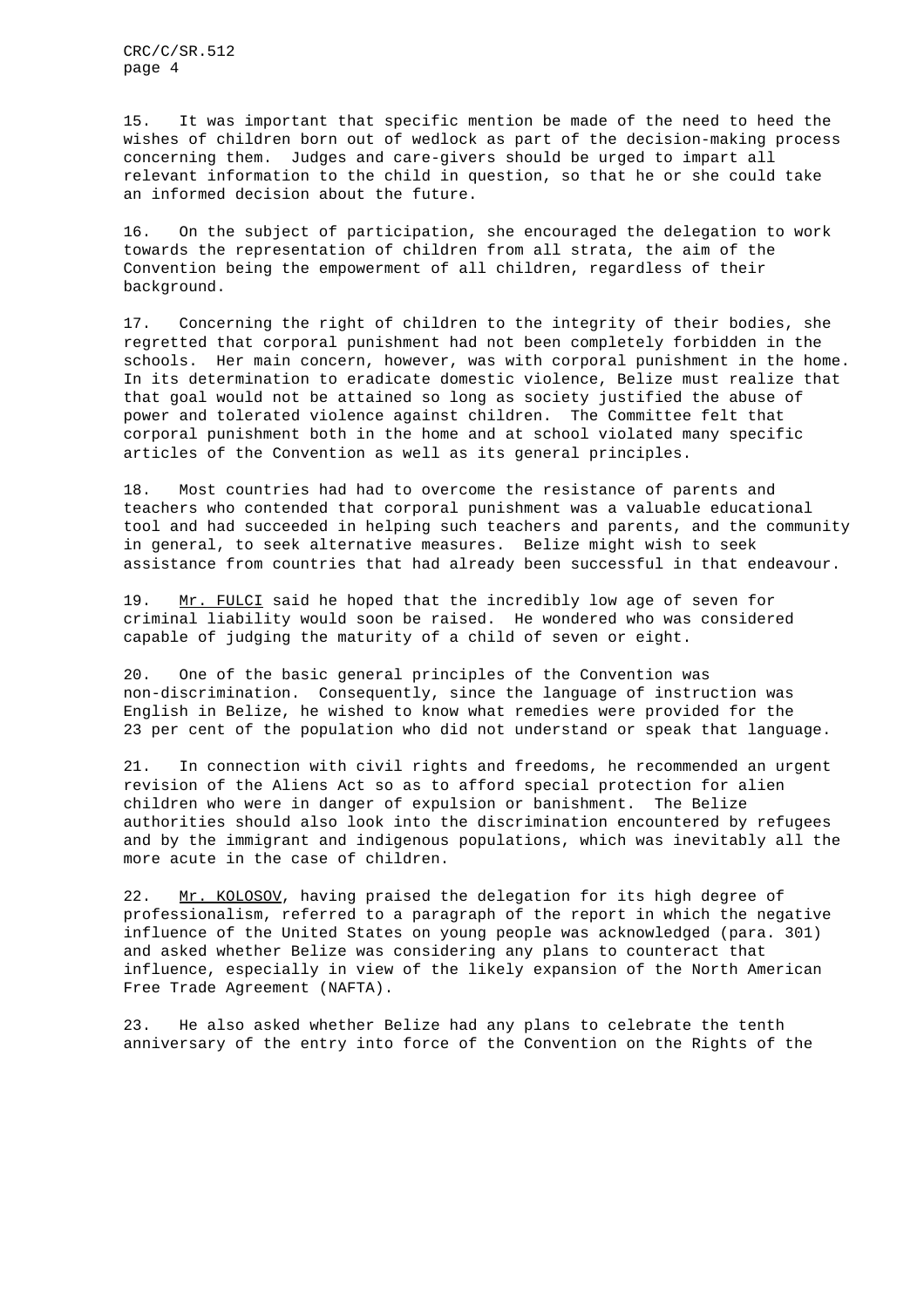Child and urged its authorities to inform the Secretary-General of their acceptance of the amendment to the Convention whereby the membership of the Committee would be increased from 10 to 18.

24. Mrs. PALME said that the issue of corporal punishment had to be dealt within all its aspects. Sweden had been the first country to pass a law against it, and the practice had declined every year since, thus showing that the law was being respected. Violence in society as a whole could not be dealt with if there were violence in the family, schools and institutions.

25. With regard to ratification by Belize of ILO Convention No. 138, on the minimum age for access to work, she pointed out that the International Labour Organization was currently drafting a new convention on hazardous work, which was also very important. Many children in Belize were dropping out of school and probably taking up some kind of work, which hindered their development and their future contribution to society.

26. Mrs. MOKHUANE said that the age of marriage for girls and the age of criminal responsibility were not in keeping with the emotional and physical development of the child. A 14-year-old was never ready to act as a woman and run a home and there were many problems in having sex early in life, both gynaecological and AIDS-related. Nor was a seven-year-old really able to distinguish between right and wrong; on the contrary, at that age a child was just beginning to learn to make the distinction.

27. There was also a discrepancy in the State party's intentions vis-à-vis the definition of the child. The Committee was assured in the initial report (para. 31) that the Government was conscious of the need to improve standardization of ages of majority and gender equity, whereas in its written replies to the Committee's questions (document without a symbol), the Government said that it had currently no plans to raise those minimum ages. That discrepancy was a matter of concern.

28. On the issue of non-discrimination, the State party's written replies to the list of issues referred to the steps the Government intended to take to combat school truancy and stated that a truancy programme would address the relatively large number of youth not attending school. She was concerned about the use of the word "truancy"; in cases where children were not in school, it seemed more appropriate to ask whether it was not the adults who were at fault in not supervising their children. Parents should play an active role in both education and upbringing.

29. According to the Government's written replies, a new Disability Act was pending. It would be interesting to hear what the current perceptions were in the community and civil society regarding disabilities. Did the Government have problems accommodating disabled children in the schools?

30. She wondered whether there were any incentives in place to promote the reporting of child abuse. While it was a good idea to have such a law, it could be enforced only if the members of the community were aware of their rights and the possibilities of redress. In the case of child abuse, for example, the question arose what would happen if the police was not sensitive to the issues.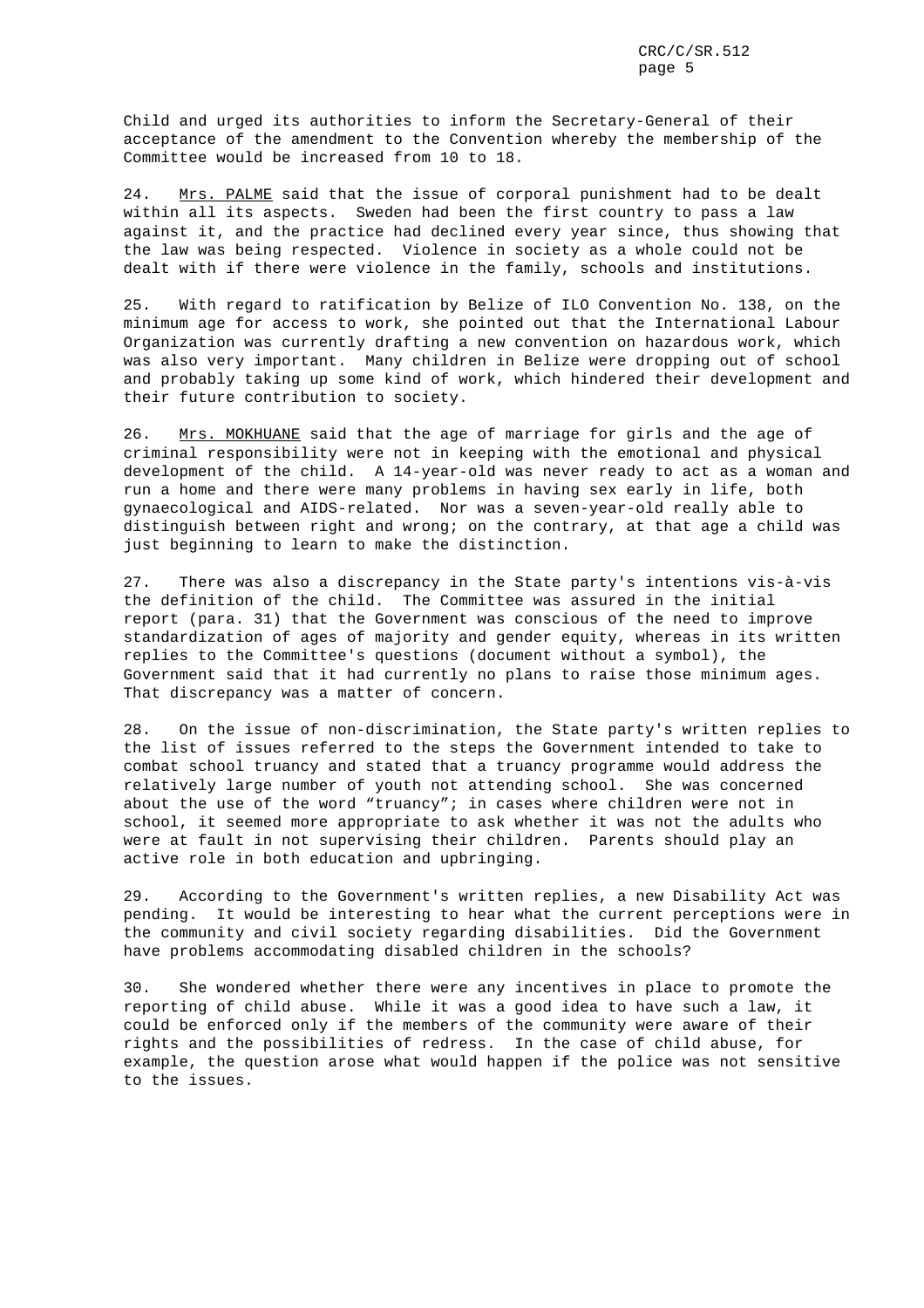31. Mrs. SARDENBERG asked for some clarification regarding the groups at risk of discrimination, particularly children with disabilities. What steps were being taken pending the adoption of the anti-discrimination act and what progress had been made in drafting it? The Government was attempting to bring children with disabilities into the mainstream, but there also seemed to be some problems of discrimination against, and lack of participation by, children from the Mayan- and Spanish-speaking populations. Children were also the victims of gender differences, girls because of the situation of women in general and boys because some laws on sexual assault did not include any protective measures for them.

32. According to the information received by the Committee, immigrants were also discriminated against, as were children in institutions, and there was alleged to be a certain amount of ethnic tension. The Certified Institutions (Children's Reformation) Act seemed to be in harmony with the Convention, but the report did not specify the duration of institutionalization. She wondered whether the Government had done any work in that regard and whether it had examined the situation of children in institutions to see if they were in fact the object of discrimination.

33. Mrs. OUEDRAOGO said that there was no law to prevent discrimination against the disabled, and she wondered how the Government guaranteed their right to protection against all forms of discrimination. While the initial report stated that traditional and administrative procedures respected the child's views, there was no indication how the Government guaranteed that that right was respected in families, schools and institutions. The report mentioned certain actions taken in relation to children's participation in activities nationwide, but was that right respected in schools and at home?

34. The report acknowledged the need to take steps to respect the child's right to registration at birth (para. 56), but children without a birth certificate could not be registered at school. How, then, were they guaranteed their right to education, particularly if they were living in remote areas or were the children of illegal immigrants?

35. How did the Government guarantee the right of the child to a private life in family, school and institutions? Were there provisions for protecting children against information that could be considered harmful to their moral development or provide exposure to acts of violence? What was being done to reduce the negative impact of certain technological innovations, such as video films and electronic games? Were there any procedures for censorship? Had violence between children been included in the Government's proposals on violence in the family and corporal punishment?

36. Mrs. MBOI said that the promotion and protection of the rights of women went hand in hand with those of children. Paragraph 46 of the report, on the right to life, stated that abortion was unlawful. In such cases, the blame usually fell on the mother, and it was she who was punished, with a possible negative impact on any other children. She wished to know, therefore, what was being done to ensure fair treatment of such women and to ensure the best interests of their other children.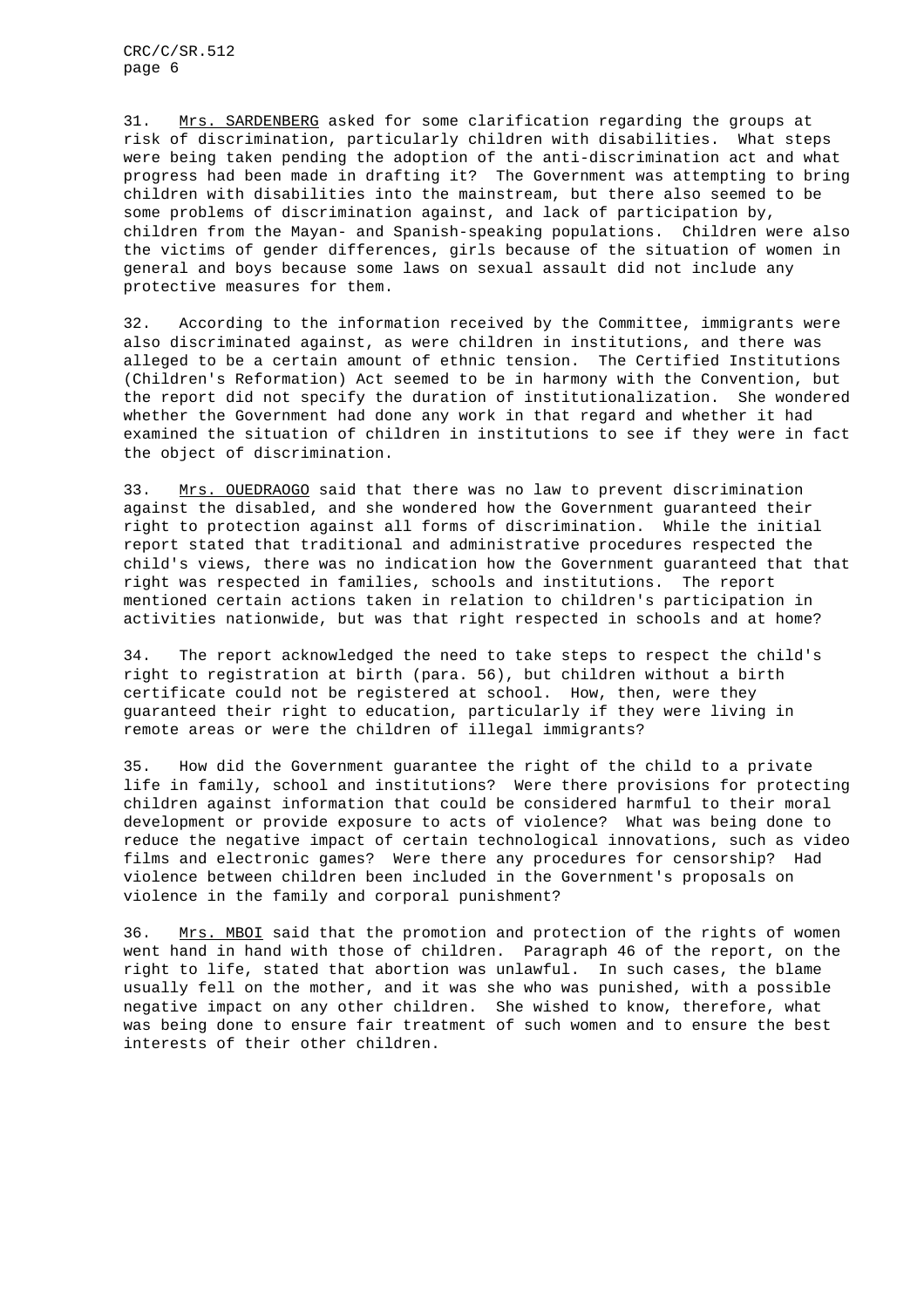37. What precautions were taken to prevent child abusers from committing any further abuse and what was the role of social workers in that regard? How well paid were such workers, and what recognition did they receive from the Government and the community?

38. The CHAIRPERSON said that the age of criminal liability was a problem throughout the Caribbean and a throwback to its colonial past. She could not understand why the Governments of the region's English-speaking countries retained such an early age, as though it were a life-and-death matter. Instead of dealing with the recurrent antisocial behaviour of young people, they penalized them and introduced them to the criminal justice system at too early an age.

39. Ms. SHOMAN (Belize) said that, while most people in Belize spoke Creole, it was not a written language and translation of the Convention in a written form would be fraught with difficulties. The oral form of Creole, in which the Convention could be taught through such forms as play-acting, radio programmes and lectures to children, was much more useful.

40. Regarding the translation of the Convention into minority languages, a translation into Spanish already existed and a translation into Kek'chi Maya was under way. While Mopan Maya and Kek'chi Maya existed in written form most people were unable to read them, so the same situation applied as in the case of Creole: an oral form would be infinitely more useful. That also held true for the Garifuna and Mennonite communities, most of whom did not read their respective languages.

41. She took full responsibility for the statement in paragraph 30 of the report that "in several instances it may be deemed necessary to amend legislation to remove some apparent discrepancies regarding definitions". If the Attorney-General's Office had no plans to change certain ages, the Ministry of Human Development would exert pressure on it to do so. Draft legislation did exist which proposed that the legal minimum age of liability should be raised to age 10, at least. It was certainly true that some 10-year-olds understood perfectly well the import of what they were doing.

42. In any trial involving a child in the 7-to-12 age group, a voir dire (trial within a trial) was conducted by the judge in order to establish what the child's understanding was before making any ruling as to whether the child had the capacity even to give evidence, much less to stand trial. Judges were very conscious of the limitations of such children, and it was extremely rare for any child under the age of 12 to be tried in the criminal courts rather than the Family Court. In practice, Belizean legislation had not kept in step with the Government's policy and its judicial activism.

43. As to the Marriage Act, which was extremely old, the age of 14 was indeed low. The problem was not, so much, however, of 14-year-olds getting married, but of children of that age engaging in sexual activities and themselves having children. There were very few sectors of society that even believed in legal marriage. The Government was considering new legislation in that regard.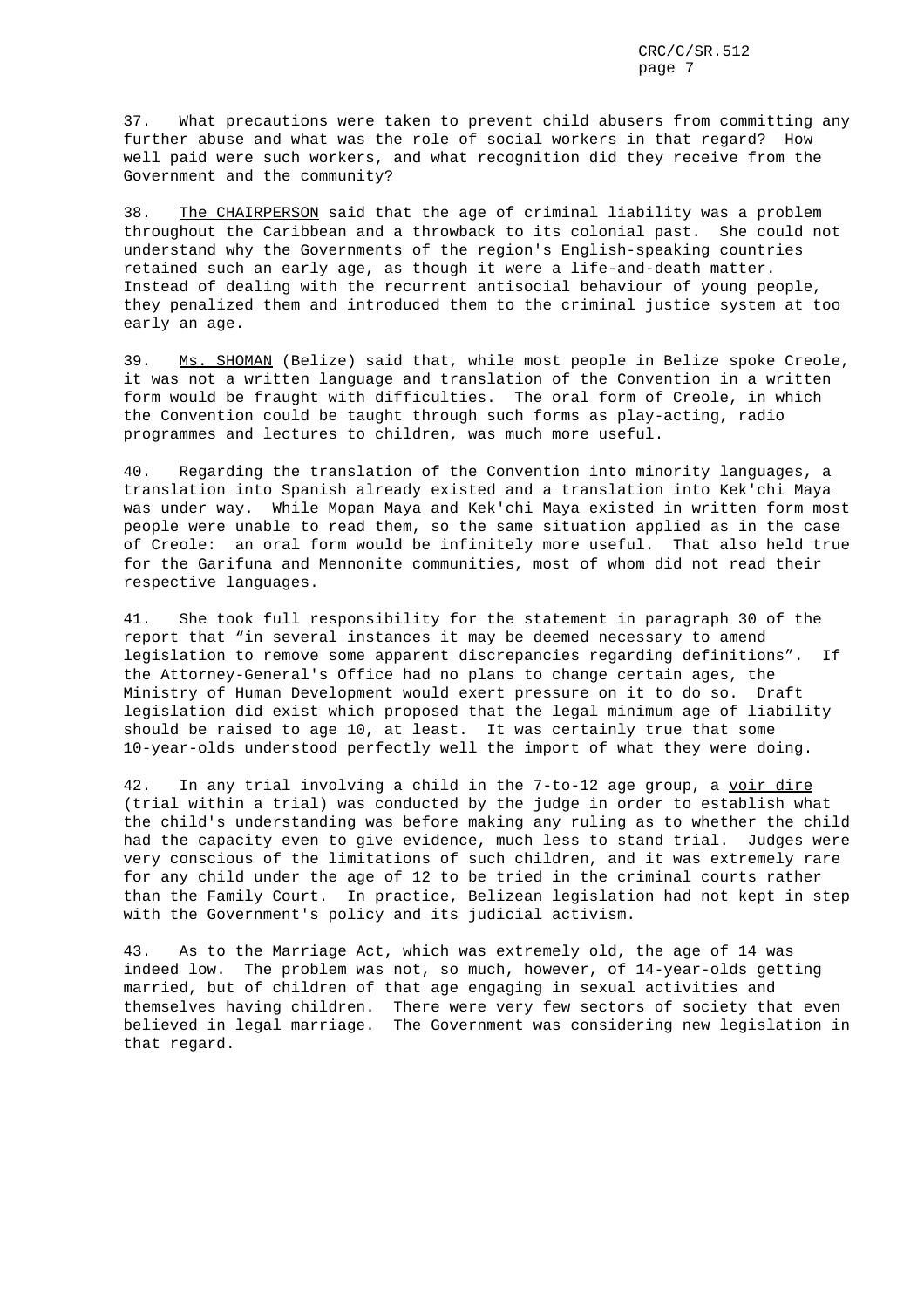CRC/C/SR.512 page 8

44. The age of sexual consent was addressed in the draft sexual offences act of which she herself and the Minister of Human Development had been the architects, but in which past administrations had taken no action. Molesting a child under the age of 10 was currently punishable by life imprisonment, while, in the case of a child aged between 10 and 12, the punishment was five years only. Furthermore, incest against boys was not actionable, and boy children were therefore discriminated against in that sense. The Ministry of Human Development, Women and Youth was painfully aware of all those problems, and the Minister had a personal stake in remedying them.

45. Mrs. BALDERAMOS GARCIA (Belize) said that Belize was in a unique situation with regard to immigrant, alien and refugee children. It had recently closed its refugee office, which had been opened during the 1980s to deal with the situation of conflict in Central America. That situation had been rectified but the immigrant situation had still not been resolved. The banana industry in the south of the country employed many immigrants, often migrant workers. Belize had a small population, and native Belizeans did not wish to work on the banana plantations.

46. Migrants from Honduras, Guatemala and El Salvador had children who were Belizean. They tended to be a strain on the social sector, although the Government had succeeded largely in mainstreaming them into the educational system. The challenge was to improve the social services and the education and health sectors so as to pay more attention to the children of immigrants.

47. Mr. DAKERS (Belize) said that, unlike most of its Central American neighbours, Belize, had allowed migrants to come in and live with the existing population and had not had to set up refugee camps. First-generation Belizean children, who had immersed themselves in the culture and spoke two languages, had been able to assimilate many of their parents' cultural traditions. There was some work still to be done, but over the past 10 years, many of the communities that had originally lived apart from the Belizeans had been integrated into existing communities, their children attending the same schools and using the same health services as the rest of the population.

48. The role of the NGO focal point within the Ministry of Human Development was to ensure that the NGO community had a window of access to the public sector. Prior to the establishment of the post, the NGO community had not always received due recognition of its excellent work, since national plans for development had been the domain of the public sector. It was not the role of the focal point to work on matters related to the Convention. The National Committee on Families and Children (NCFC) already had a fairly strong representation of NGOs, for example, on child abuse, family life, education, churches and business. The focal point post was designed to be more institutional and concerned with programme planning.

49. As to how the Government was reaching out to men in their role as fathers, Belizean men had come a long way, but the situation was still far from ideal, particularly with regard to fathers' responsibilities for their children: more than 75 per cent of the time of the Family Court was spent in dealing with fathers' failure to meet their financial commitments; it was a very serious problem. The Family Services Division of the Ministry of Human Development had done a great deal of work, but needed to cooperate with other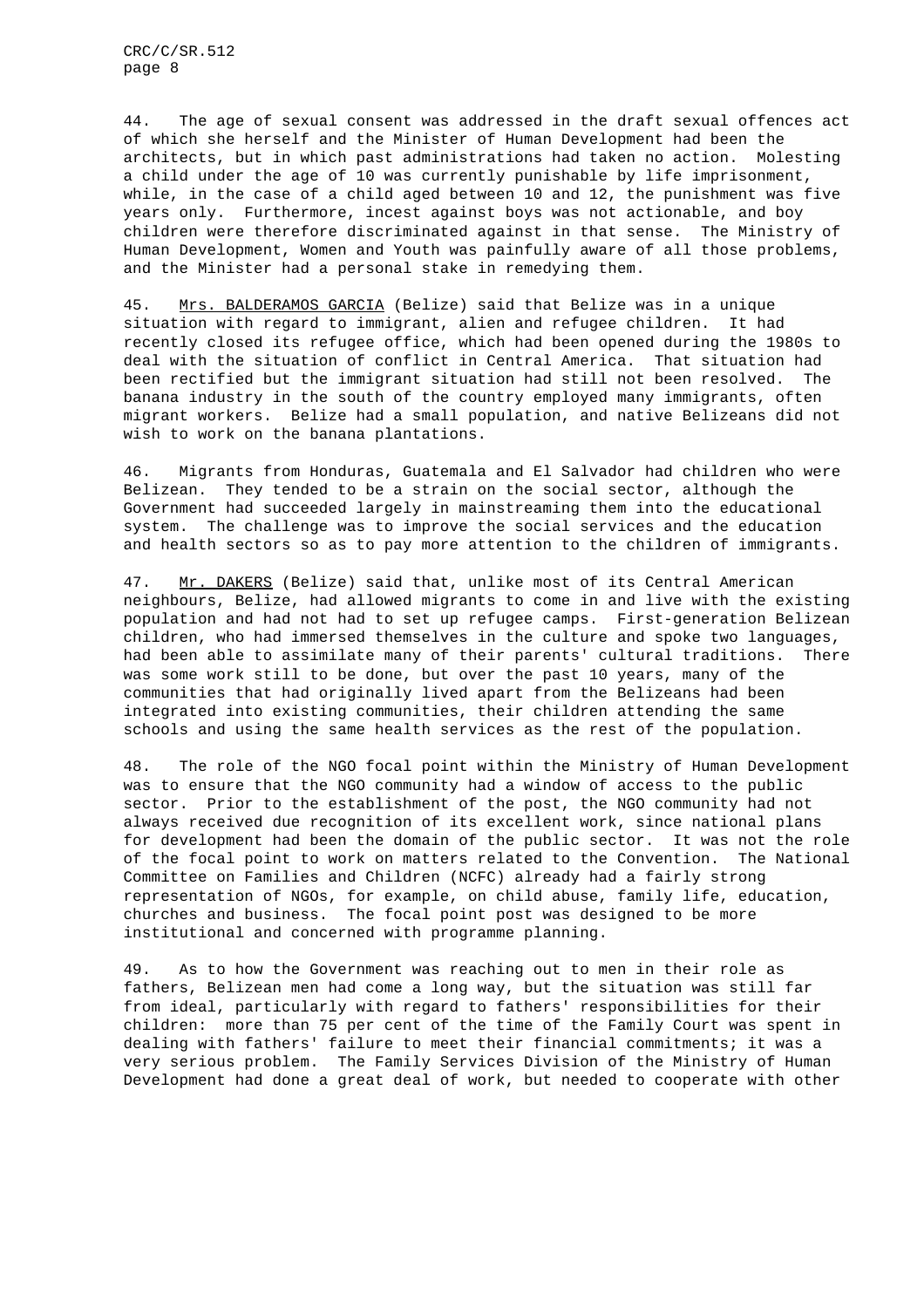agencies and to look at existing legislation as it related to reciprocity in the case of those jurisdictions, such as the United States, to which some fathers have literally fled, and from which they could not be forced to send support.

50. Ms. BALDERAMOS GARCIA (Belize) said that an NGO, the Belize Family Life Association, offered counselling and health care for sexually-active adolescents. The utmost sensitivity was necessary in such matters, since churches of many denominations were very active in Belize and were concerned that moral and ethical values should be observed. The Declaration of Lima on the implementation of the Convention on the Rights of the Child, for instance, contained a binding provision to make condoms readily available, but was phrased in such a way as to take cultural, religious, social and other concerns into account.

51. The situation of disabled children was receiving close attention; increased funding for the Human Development Department of the Ministry of Human Development, Women and Youth was making it possible more fully to identify and meet the needs of disabled children, introduce rehabilitation programmes and integrate children with less-serious disabilities into the educational system.

52. It was unfortunately true that low pay and the arduous nature of work in the social services made it difficult to keep good trained staff whose experience was particularly valuable in such serious areas as child abuse in the family environment.

53. Mr. DAKERS (Belize) said that, nonetheless, social workers were currently better trained and better paid than in the past. An associate degree course in social work had been introduced in Belize which, it was hoped, would soon be awarded bachelor degree status. Although new legislation regarding the disabled was not yet on the statute books, their situation was indeed receiving greater attention.

54. NGOs existed to assist persons with visual or auditory disabilities, a Disability Division had been established within the Ministry of Human Development and a Special Education Unit was active both within and outside the educational system. Thought might fruitfully be given to reviving an organization such as the defunct Assembly of Persons with Disabilities, given that much was to be gained by pooling efforts.

55. Since the initial report of Belize had been submitted, considerable progress had been achieved in the treatment of young offenders. A new institution had been introduced to house first-time and juvenile offenders and thus ensure that they did not come into contact with hardened criminals. While the probation system, which had been in existence since the 1930s, had had a chequered history, it was currently being rendered more effective with the assistance of Voluntary Service Overseas (VSO). An expert in the field was introducing a scheme whereby young offenders carried out community service under supervision, as an alternative to confinement. A parole system had also been introduced, in keeping with the philosophy of seeking as far as possible to rehabilitate offenders within the community.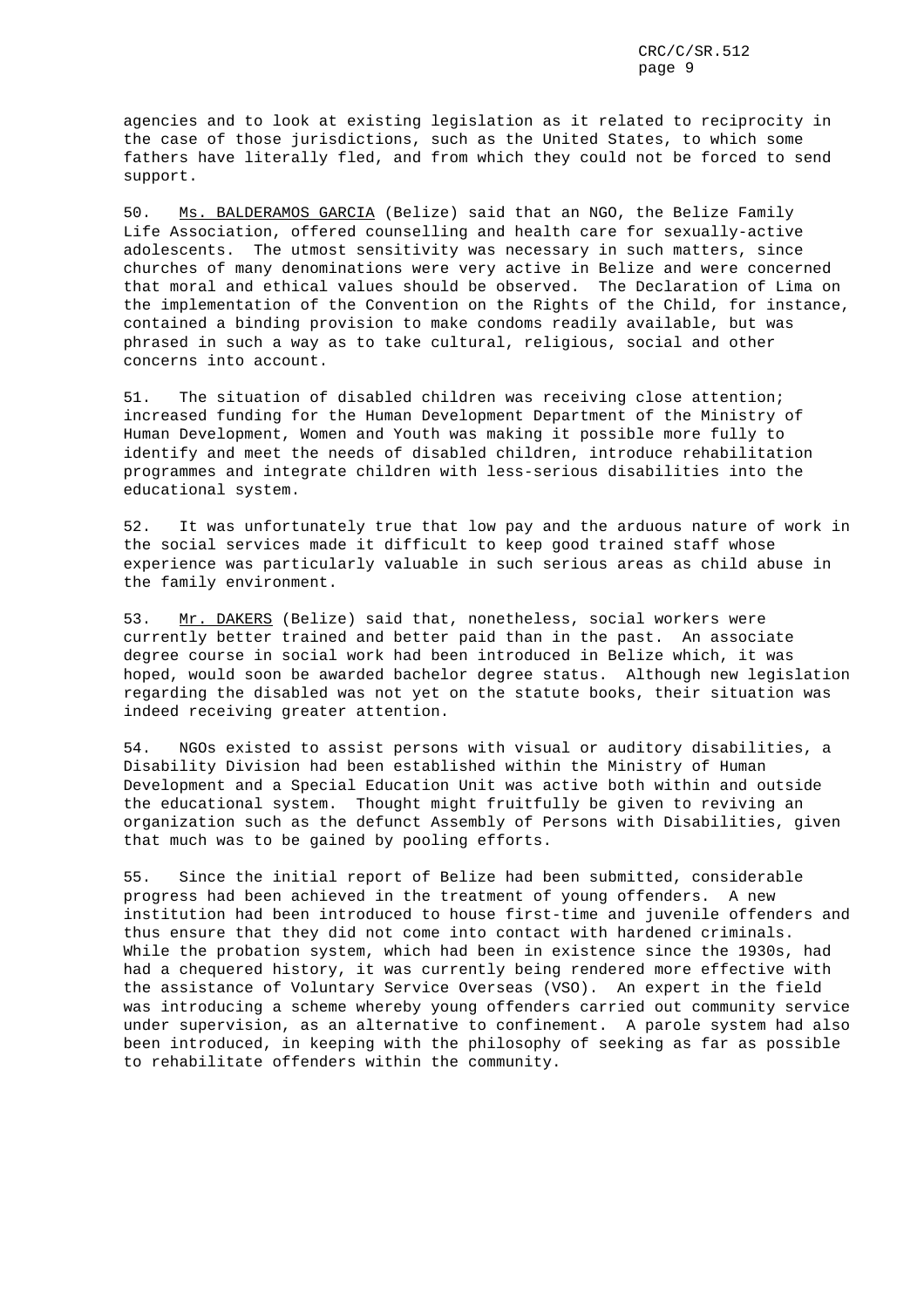56. Ms. SHOMAN (Belize) said that Belize had not considered it necessary to accede to the Hague Convention on Protection of Children and Cooperation in Respect of Intercountry Adoption since the national legislation prohibited adoption outside Belize. The entire question did, however, require urgent review. The Labour Act laid down strict age limits for the employment of young people, for which situations of national emergency constituted the sole exception. The participation of children in family-run agricultural, commercial or fishing activities was clearly defined, but the regulations were difficult to enforce.

57. Responding to Mrs. Karp's reservations regarding the term welfare, she said that Schedule 1 of the new Act accommodated not only children's best interests but also their wishes, feelings, needs and the potential effect of action. The emphasis on, for instance, taking children's views properly into account was demonstrated by the fact that every social welfare report must include interviews with the child involved, which were conducted in camera where appropriate.

58. Mr. DAKERS (Belize) said that high rates of truancy had long been a concern in Belize. While the Ministry of Human Development was not directly responsible for such matters, the fact that children frequently engaged in street-vending activities when they ought to be in school meant that the Ministry's social workers were frequently cast in the role of truancy officers. Many families were dependent on the income earned by children through such activities and the solution thus lay in finding alternative ways of boosting the family income and in persuading parents of the increasing importance of education.

59. Ms. BALDERAMOS GARCIA (Belize) emphasized the importance of counselling and of communication, not only with parents but also with members of the extended family, particularly in the case of parents working abroad for long periods.

60. Ms. SHOMAN (Belize), replying to Mr. Kolosov's concerns, said that there were absolutely no obstacles to freedom of information since even the most modest homes had access to 64 different cable television channels from the United States of America and Mexico. However, as a result, children were frequently exposed to unsuitable programmes and a danger existed that the national identity might be undermined through the insidious influence of foreign programmes. The Government was aware of the problem and the situation was under review by the Ministry of Culture which was considering ways of increasing national programming.

61. Mr. DAKERS (Belize) said that, although required to do so by law, people were reluctant to report cases of child abuse. However, the hotline established by the National Organization for the Prevention of Child Abuse, which was confidential in nature and manned by trained counsellors, had proved effective. In the past, people had also been discouraged by the insensitivity of police officers to such situations, for which reason a unit should be created within the Police Department staffed by officers with specialized training. Doctors had also been reluctant in the past to reflect the true extent of abuse in their medical reports and should be made aware that documented medical information was crucial if child abuse cases were to be successfully prosecuted.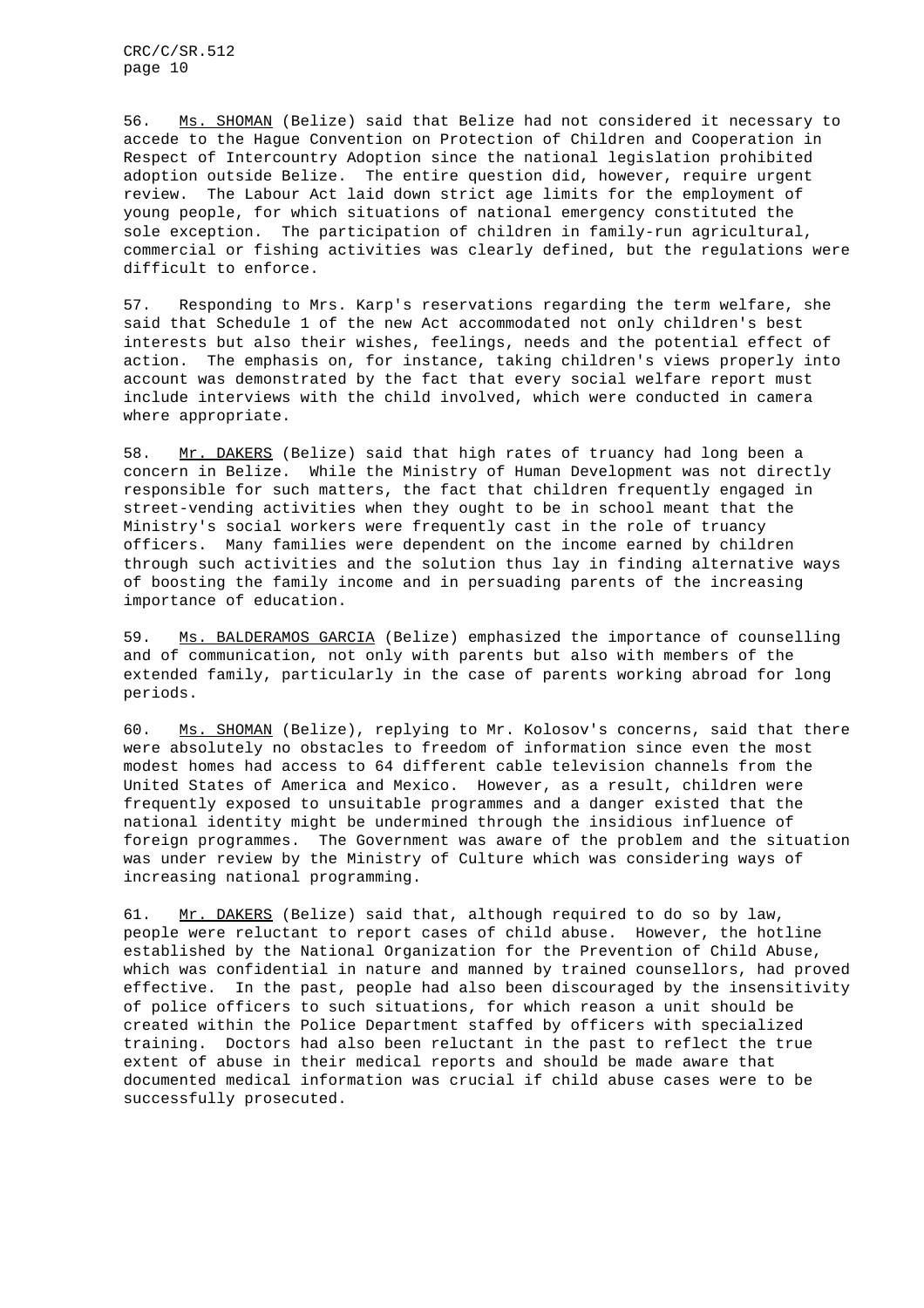62. The duration of a young person's stay in an institutional facility varied from one case to the next. The Ministry of Human Development, which was responsible for monitoring all such institutions, in both the public and private sectors, encouraged the earliest possible reunification with the family or placement with a foster or adoption family. Although the law was flexible, young people did not generally remain in such institutions beyond 16 or 17 years of age.

63. Ms. SHOMAN (Belize) said that, while there were grounds for concern regarding the fact that the duration of placement in an institutional facility was not specified, it was essential that the counselling process should be completed and it was not possible to anticipate how long that might take for individual children.

64. Mr. DAKERS (Belize) said that attention must also be paid to the child abuser, who was often waiting at home for the victim to return. The Department of Human Development had taken measures to provide counselling to such persons; the criminal legislation should also be reformed.

65. Ms. SHOMAN (Belize) said that the Ministry of Human Development envisaged invoking the Domestic Violence Act to create more programmes that would provide compulsory counselling to abusers.

66. The CHAIRPERSON invited the members of the Committee to ask questions regarding family environment and alternative care, basic health and welfare, and education, leisure and cultural activities.

67. Mrs. KARP said she noted that paragraph 28 of the initial report indicated that the legal minimum age for full-time employment was 14, and, for deprivation of liberty, 7. Clarifications would thus be welcome. She was pleased to learn that counselling was being provided to abusers. Belize might consider the use of behavioural therapy in combination with removal from the home; the desire to return home had been shown to be an incentive for change.

68. She said that the term "best interests of the child", which indicated protection and care combined with rights, was seen as having a broader scope than the term "welfare". That was therefore the term preferred by the Committee.

69. Mrs. MOKHUANE, noting that the legal minimum wage for hazardous employment was 14, inquired what measures, if any, had been taken to protect children engaged in such work. Furthermore, it would be preferable to use the term "children in difficult circumstances" rather than the term "truant", the situation being seen as a reaction to a set of circumstances rather than as meriting a behavioural label.

70. Mrs. PALME inquired whether studies had been conducted to determine how many Belizean mothers breastfed their babies. Reports showed that young children suffered from nutritional deficiencies, a problem that was often associated with the absence of breastfeeding, and that the child mortality rate was high. Commendably, Belize was participating in the UNICEF initiative to create baby-friendly hospitals, among the purposes of which was to encourage mothers to breastfeed their children. According to the World Health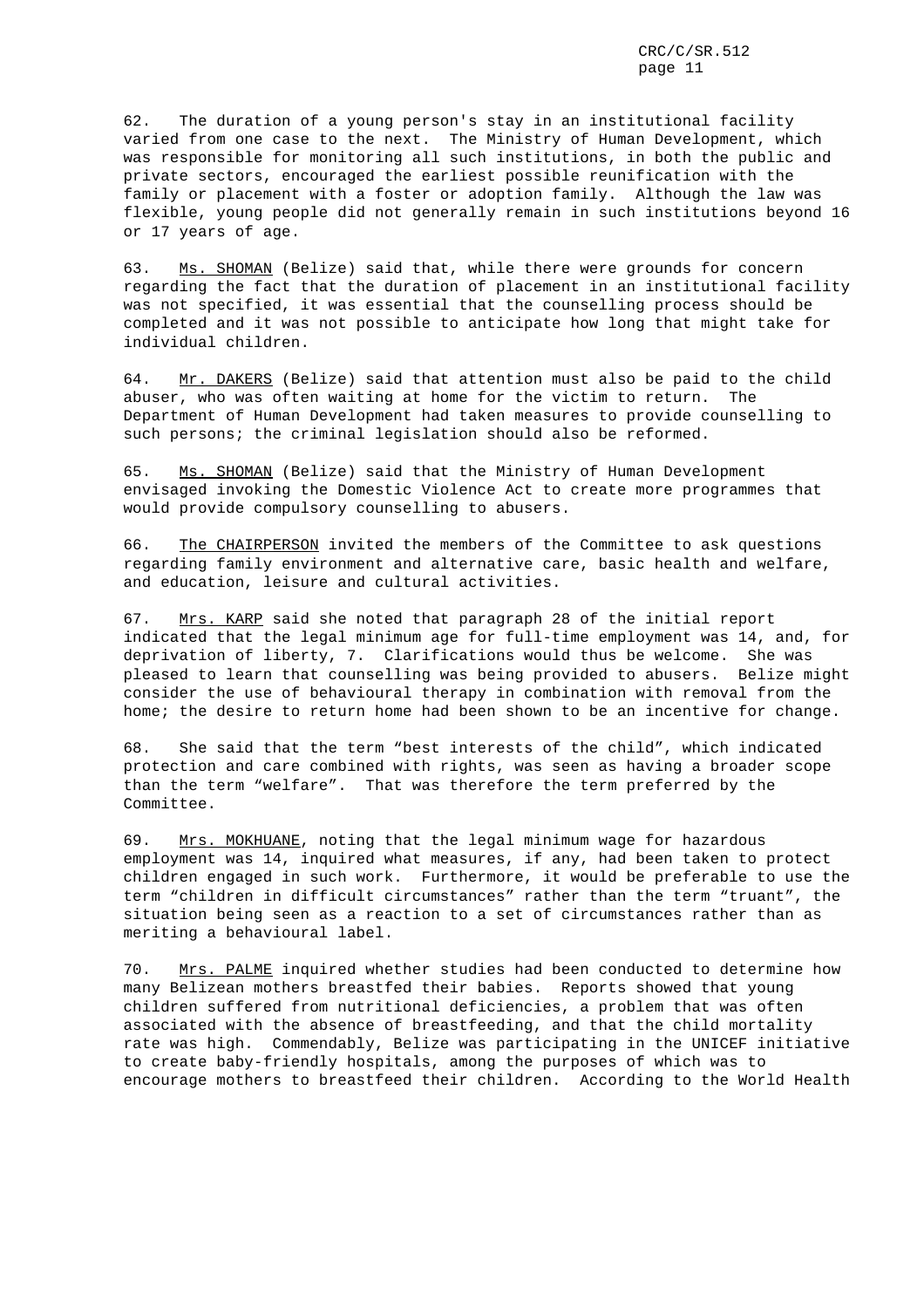Organization (WHO), Belize had a large number of nurses in comparison with other Latin American countries, although their numbers varied from region to region; they might perhaps be put to better use.

71. Interestingly, the report revealed that the school drop-out rate was high, a phenomenon also generally linked with the presence of malnutrition. Belize, which had a high rate of HIV infection, was also promoting educational programmes in reproductive health. Lastly, WHO was according significant attention to the development of an adolescent health support system, an initiative which could prove helpful to Belize.

72. Mrs. SARDENBERG asked what steps the Government was taking to cooperate with NGOs in the prevention and treatment of child abuse. It would also be useful to know whether bullying in schools was a problem, since it was a phenomenon often associated with corporal punishment and with a culture of violence in general. Had the Government developed mechanisms to address the problems of children with disabilities?

73. In the view of the Committee, it was not advisable to provide set terms for the institutionalization of children: article 25 of the Convention provided for periodic reviews of their treatment and placement. What was the main thrust of the Community and Parent Empowerment Project, discussed on page 17 of the written replies? Page 18 of the written replies stated that Belize was considering the establishment of a reciprocal international agreement on Maintenance Orders, and was, in that regard, contemplating adherence to the 1993 Hague Convention on the Recognition and Enforcement of Decisions Relating to Maintenance Obligations. What stage had those deliberations reached?

74. Mr. FULCI, noting the high mortality rate among children under the age of five, said he had been surprised to find that there was no data available on the impact of oral rehydration therapy (ORT), a simple and inexpensive therapy which diminished the effects of malnutrition, prevented stunting, and saved lives. Incidentally, pharmaceutical companies were peddling much more complex, expensive and painful methods of achieving the same ends. Why did the report contain no mention of ORT?

75. Mrs. KARP, having asked what measures, if any, had been adopted to prohibit corporal punishment, said that, according to the initial report, the Government of Belize had put a great deal of effort into monitoring the formal adoption process. Since that was so, its permissive approach to the growing practice of informal adoption was most surprising. It should give serious consideration to conducting studies to assess the impact of informal adoption on children.

76. Had the Government developed a comprehensive strategy for coping with HIV/AIDS? The previous year, the Committee had held a day of discussion on how countries might best cope with that pandemic; its deliberations might prove useful to Belize. It would also be useful to know what measures had been taken to combat the high rate of child pregnancy and whether abortion was permitted in Belize. How were pregnant girls treated by society? Were they required to leave school? What services were available to assist them?